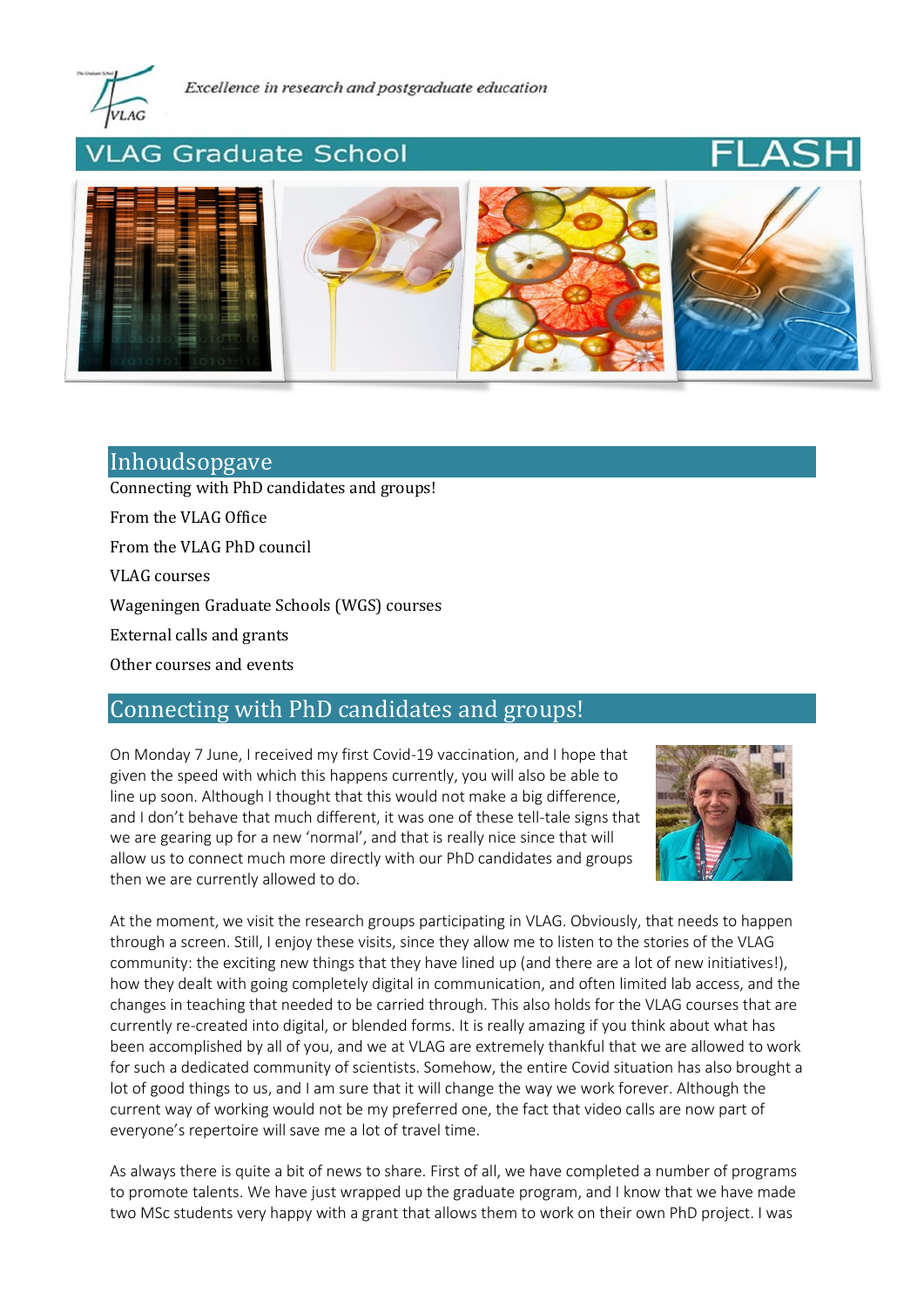also part of the selection committee for the sandwich PhD program, and that allowed us to select six PhD candidates that will join Wageningen University to work on projects that will strengthen the bonds between their home institutes and us. Furthermore, the first PhD candidates that will work within the projects granted in the last open round, that was geared toward innovation created by our tenure trackers, have also been appointed. Besides, we have granted fellowships for visits to high-end international labs, and we hope that they can be carried out in the very near future.

What I would also like to address is that within the VLAG board we are discussing the teaching load of PhD candidates. We got representatives of the chair holders to talk to representatives from our PhD council, and that led to a good discussion within which the various aspects related to teaching were discussed openly, and more mutual understanding was created. The topic will remain high on the agenda of VLAG, and a dedicated work group will take the lead in this.

A quite different topic is the EngD program, or the Engineering Doctorate, which is new to Wageningen, but has been in place in the other technical universities in the Netherlands for quite a while. The program is meant for those interested to develop themselves further toward a 'technical designer'. They need to make high-level, creative, and innovative designs for complex design questions with a multi- / interdisciplinary character and that are geared toward enhancement of sustainable living. For this, the candidates take one year of high level courses, and spend one year on the design under supervision of an industrial, and an academic supervisor. The program will start early next year with a pilot with a limited number of candidates.

There is always a lot happening within VLAG, and it is a pleasure to share this with you. Please stay safe and healthy, and enjoy the sun!

Kind regards, also on behalf of the entire VLAG team, Prof Karin Schroën, Scientific Director VLAG

# <span id="page-1-0"></span>From the VLAG Office

NEW! Are you looking for information on your PhD programme? Upon request, the webpage with information regarding the PhD was renewed. Thi[s link](https://www.wur.nl/en/Education-Programmes/PhD-Programme.htm) leads you to the landing page where you can find all WUR procedures and regulations for the PhD, information on funding and financial support, the PhD timeline with actions to take at the start, during and in the final phase of your PhD, and much more useful links. Have a look and let us know what you think!



The Executive Board WUR has appointed Ciarán Forde as the new Professor and Chair-holder of the Sensory Science and Eating Behavior group at Wageningen University & Research, one of the five Chair groups in the Division of Human Nutrition and Health. Dr Forde is currently a Senior Principal Investigator at the Clinical Nutrition Research Centre at the National University of Singapore, as part of the A\*Star Singapore Institute for Food and

Biotechnology Innovation. He has pioneered research on child and adult eating behaviours and food intake, and developed a highly productive research group that has progressed the field of Sensory-Nutritional Science.

## Click Chemistry Team wins Royal Society of Chemistry's New Horizon

Han Zuilhof and group members from the Laboratory of Organic Chemistry have been named as winners of the Royal Society of Chemistry's Robert Robinson Award in Synthetic Organic Chemistry, the new Organic Division's Horizon Prize. Zuilhof and co-workers are part of a multinational collaboration of scientists that collectively received this award, with a/o contributions from Scripps Research Institute in San Diego, US, Cold Spring Harbor Laboratory in Long Island, US, Sun Yat-Sen University in Guangzhou, China and Wageningen University & Research in the Netherlands.

VLAG Graduate Programme 2022 - Applications are written by candidates who will obtain a Wageningen MSc degree between June 2021 and December 2022. If you know an excellent MSc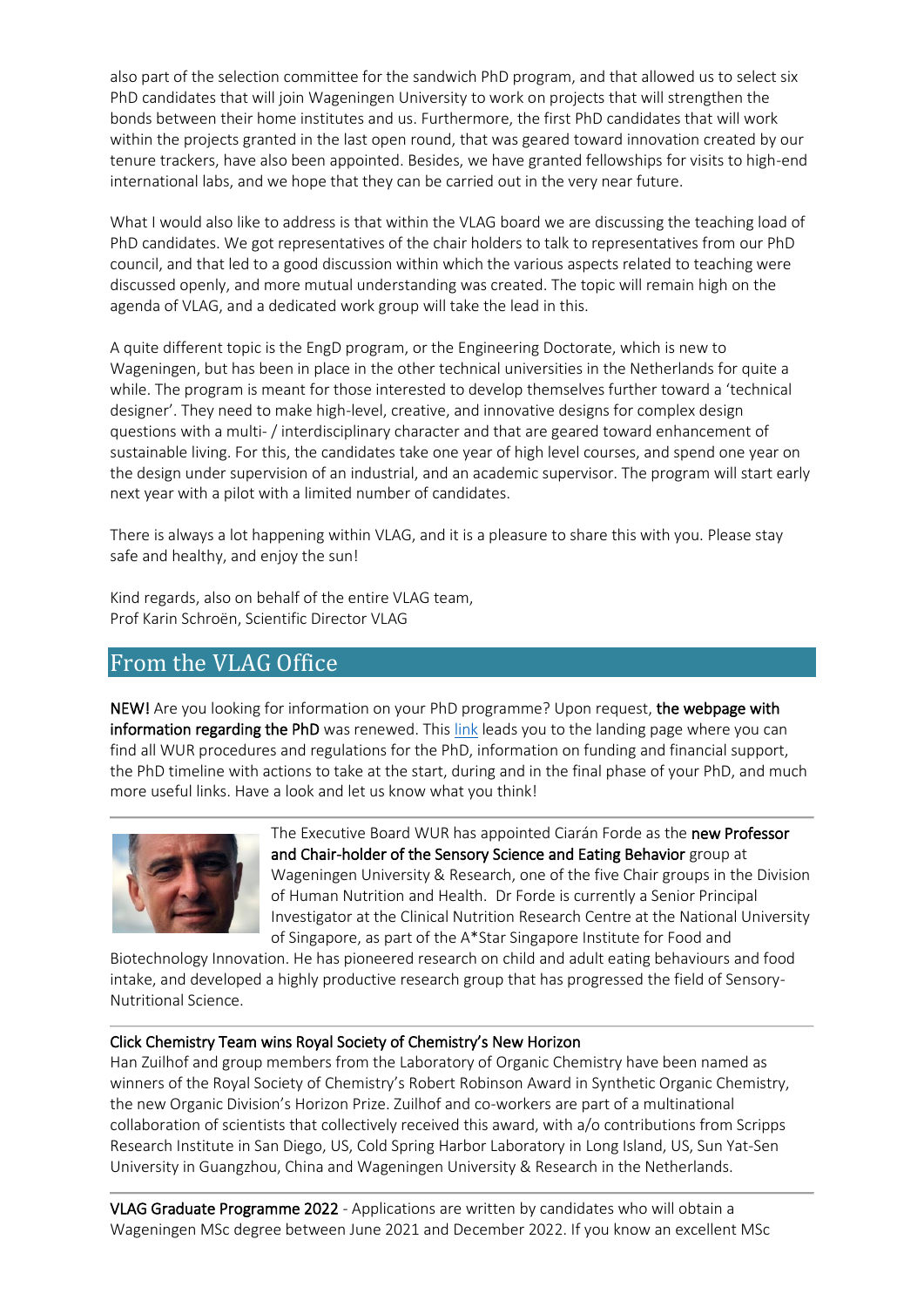student who e.g. is planning to do an MSc thesis with you, it might be interesting to discuss this opportunity to write a PhD proposal, and possibly get it granted. An early start of their thesis might be helpful in making it possible to fit the Research Master Cluster course in their study programme. The latter is mandatory to be able to take part in the [VLAG Graduate Programme.](https://www.vlaggraduateschool.nl/en/research-1/VLAG-Calls.htm)

## Graduate School Green Top Sectors TKI 2021

In addition to the already planned or running graduate programme calls from the graduate schools VLAG, WIAS, PE&RC and EPS, the TKIs Agri & Food (A&F) and Tuinbouw & Uitgangsmaterialen (T&U) will fund 4 PhD proposals. Per top sector, there is budget to fund 2 PhD proposals.

PhD proposals, written by MSc students, can be submitted by a consortium, consisting of at least one research group together with at least one private partner. The proposed PhD candidate will defend the proposal during the interview and it is his/her performance which will be taken into account in the assessment.

Deadline for application: 15 September Applicants should send thei[r application](https://redactie.vlaggraduateschool.nl/web/show/id=5642799/webid=5618465/mode=incontext/langid=43/contentid=583047) t[o Ingrid Vleghels.](mailto:Ingrid.Vleghels@wur.nl)

## Call for proposals WU-CAAS PhD Programme 2021

Call for collaborative PhD projects for The Graduate School of Chinese Academy of Agricultural Sciences (CAAS) and Wageningen University Joint PhD Programme with deadline 25 August 2021. The programme involves a 4-year sandwich PhD where the PhD candidates perform the major part of their research at CAAS and spend at least 18 months in Wageningen. [The programme](https://www.vlaggraduateschool.nl/web/file?uuid=1a788597-1821-467e-bb95-29ece9df919c&owner=79e05651-52e9-42a1-acd1-5dcb245ccd44&contentid=583046) allows a maximum of 20 PhD projects to start each year.

## <span id="page-2-0"></span>From the VLAG PhD council

We would like to draw your attention on the last chance to join Dutch language courses this summer.

Registration is possible for all VLAG PhD candidates. You can register directly via th[e registration form.](https://docs.google.com/forms/d/e/1FAIpQLSfYsAMnYpOnp8eNO3q190H2h07HH364Bky_GzWjJ4DY9o1WWg/viewform) For the time being, all courses are held online after office hours.

If you are uncertain about the suitable course level for you or if you have questions about the course content you can contact the teacher directly. For general questions you can contac[t the VLAG PhD council.](mailto:phdcouncil.vlag@wur.nl)



**VLAG PhD COUNCIL** 

## <span id="page-2-1"></span>VLAG courses

## Highlighted event:

[Ecophysiology of food-associated micro-organisms: Roles in health and disease](https://www.vlaggraduateschool.nl/en/courses/course/Eco21.htm) (29 November – 1 December)

This advanced course aims to develop expertise in (functional) genomics, ecology and physiology of food-associated micro-organisms, in particular with respect to their impact on health and disease focusing on the microbiology of food fermentation processes addressing the newest scientific insights of complex microbial communities, modelling techniques and novel product functionalities, and on stress-adaptive responses, population diversity and virulence of foodborne pathogens.

## VLAG courses open for registration

[Rheology: the do's and don'ts](https://www.vlaggraduateschool.nl/en/courses/course/Rheo21.htm) (13-21 September) [Modelling of habitual dietary intake -](https://www.vlaggraduateschool.nl/en/courses/course/MHDI21.htm) using SPADE(11 – 12 October) [Big data analysis in the life sciences](https://www.vlaggraduateschool.nl/en/courses/course/BDA21.htm) (25 – 27 October) [Sensory Perception and Food Preference](https://www.vlaggraduateschool.nl/en/courses/course/SENS21.htm) (7 – 10 December)

*Tip! For an overview of all courses regularly organised by VLAG take a look in past courses and contact the [VLAG](mailto:vlag@wur.nl)  [office](mailto:vlag@wur.nl) for the new planning.*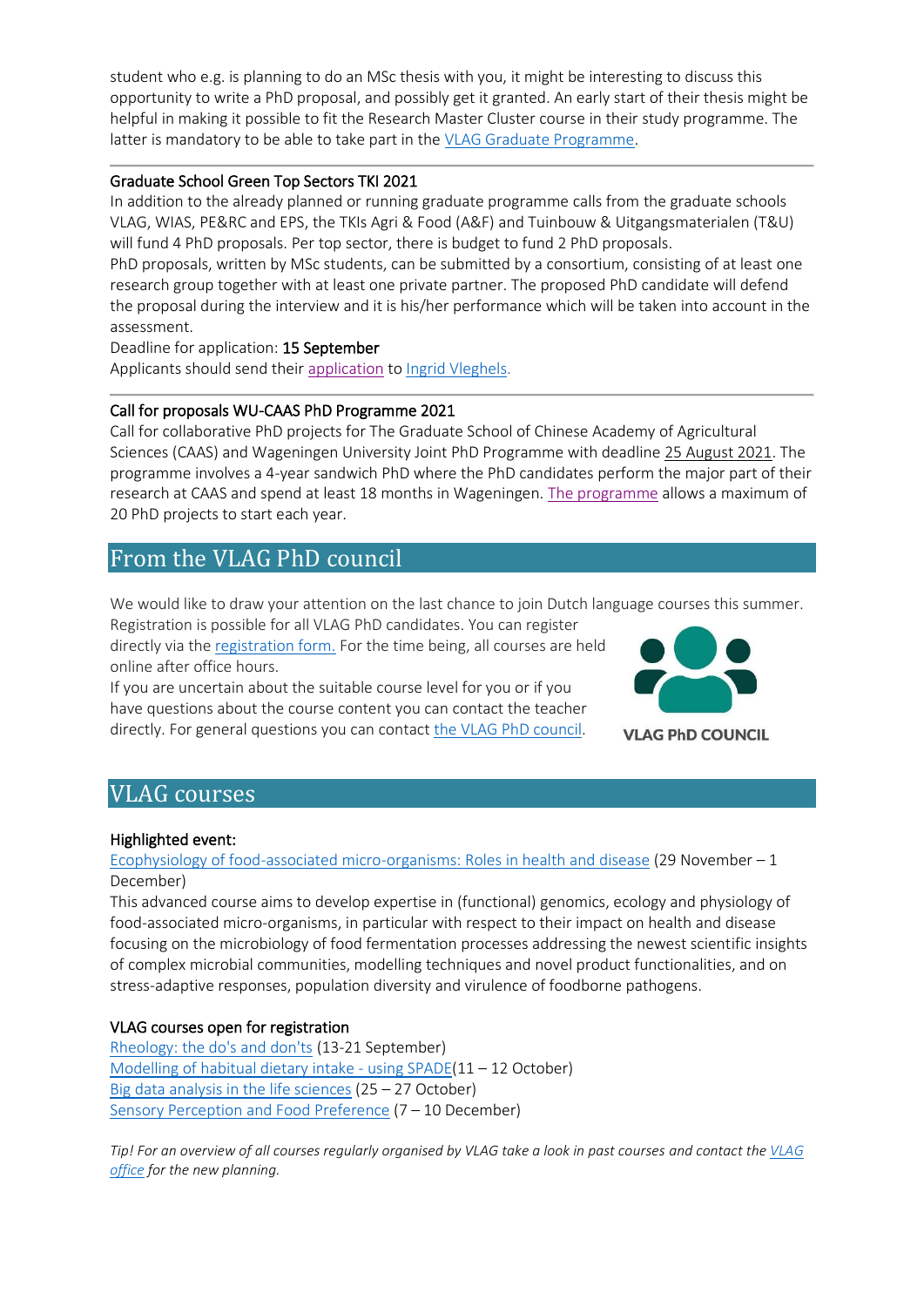# <span id="page-3-0"></span>Wageningen Graduate Schools (WGS) courses

For a complete overview of all competence, skills and career development training activities, please click [here.](https://eur03.safelinks.protection.outlook.com/?url=https%3A%2F%2Fwgs.crs.wur.nl%2F&data=04%7C01%7Cvlag%40wur.nl%7C8801fdaec24248612fb708d8dfd6fb8e%7C27d137e5761f4dc1af88d26430abb18f%7C0%7C0%7C637505461792122326%7CUnknown%7CTWFpbGZsb3d8eyJWIjoiMC4wLjAwMDAiLCJQIjoiV2luMzIiLCJBTiI6Ik1haWwiLCJXVCI6Mn0%3D%7C1000&sdata=hnF2puwRqZB3G4BfugCi%2BOBY%2Bc%2FUBPwmM9hvhAgqzNc%3D&reserved=0)

### Highlighted course

#### [Entrepreneurship in and outside Science](https://wgs.crs.wur.nl/courses/details/96)

Entrepreneurship is a key element to drive innovation. Next to demonstrating scientific excellence, young academics with an entrepreneurial attitude can often contribute directly to more societal relevance and economic impact based on their research. In this way it can be seen as an addition to your personal career development in academia. But also for those who do not want to stay in academia, entrepreneurship and entrepreneurial skills can support in acquiring new positions or even setting up one's own business.

### Information session about the NWO Veni round 2022 and the WGS support courses

WGS together with Wageningen In'to Languages organise two courses for researchers interested in applying for an NWO Veni grant. The courses aim to provide talented postdocs and other promising researchers the skills and competences needed to write a high quality research (pre-)proposal to submit within the NWO Veni programme.

Researchers interested in applying for an NWO Veni grant in 2022 that will be carried out at Wageningen University can join the course [Getting on Track with Your Veni Application.](https://wgs.crs.wur.nl/courses/details/113/) The course gives insight into the Veni application procedure and trains applicants in the skills needed for this process.

For the domains AES, SSH and ZonMw, submitting a pre-proposal is again expected as part of the procedure. For researchers who will submit their proposal in those domains, a short course "Preparing [your Veni pre-proposal](https://wgs.crs.wur.nl/courses/details/314/)" will be organised.

More information on the time schedule of the courses will become available after NWO announces the deadlines for the proposals.

An online information session on these courses and on the NWO procedure will be held on 8 July (9:00-10:00h). During the session attendees will receive information on both the criteria and time schedule for the Veni application and the contents and registration procedure for the support courses. If you are interested in attending the information session, please send an email to [VLAG office.](mailto:vlag@wur.nl) We will then invite you for the Teams meeting a few days before.

More information on the course registration procedure and course content will be provided during the information session and can be found on the [WGS course website.](https://wgs.crs.wur.nl/) Registration will open as soon as the time schedule and programme are finalized.

If you have any questions, please contac[t Anouk Geelen,](mailto:anouk.geelen@wur.nl) course coordinator. Information on the WUR procedure can be found o[n Personal grants -](https://intranet.wur.nl/umbraco/en/practical-information/research-support/personal-grants/) Intranet WUR

## <span id="page-3-1"></span>Other courses and events

### free online COMSOL Multiphysics course

On 1 July (13.00-15.00h), COMSOL organizes a free online COMSOL Multiphysics course which provides an introduction to multiphysics modeling and analyses and will be a combination of lecture, worked examples as well as workshop problems. PhD candidates who would like to know more about the software are welcome to join! Click [here](https://www.comsol.nl/events/training-course/comsol-multiphysics-free-introduction-course-94301?utm_source=4D&utm_campaign=Intro_WUR_jul21&utm_medium=Demail&utm_content=1) for details and registration (Registration in advance is required). If you have any questions, please feel free to contac[t Eveline Jacobse](mailto:eveline.jacobse@comsol.com)

### ERC starting grant course

Researchers who plan to submit an ERC starting grant application this year can register for this course given by Yellow Research 16 September (9.00 till 17.00h) Researchers who meet the ERC starting [grant submission criteria](https://erc.europa.eu/funding/starting-grants) can register by sending an email t[o henriekederuiter@wur.nl](mailto:henriekederuiter@wur.nl) before 1